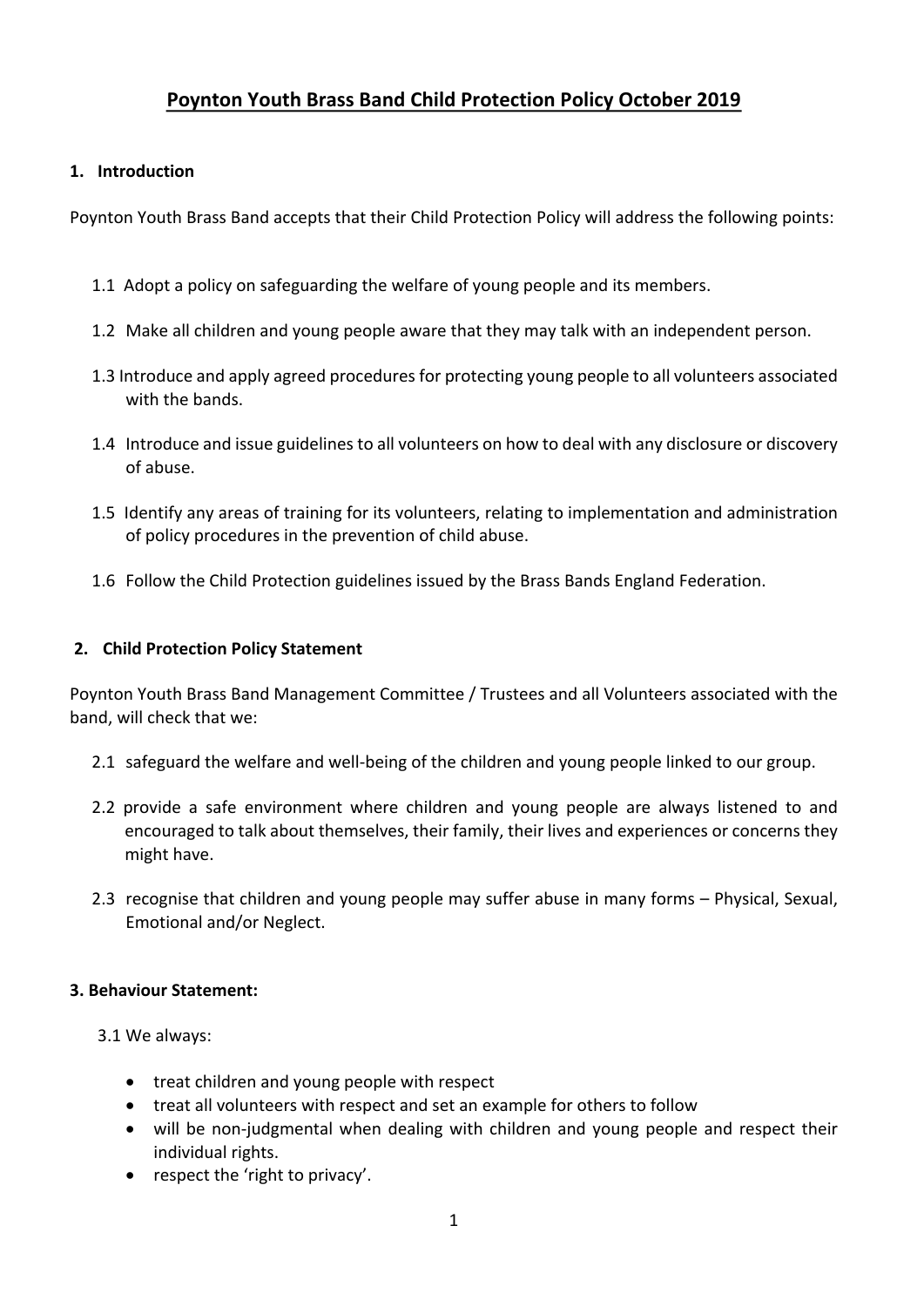- show tolerance towards children, young people and volunteers.
- recognise and encourage the achievements of band members.
- remember that insults or verbal abuse from anyone will not be tolerated and need to be challenged.
- will be vigilant when dealing with a sensitive matter or situation.
- will always be aware of the possible implications of physical contact with children and young people. We recognise that our actions, no matter how well intended, might be misinterpreted.
- check that other adults are present when we are assisting children and young people with uniform change.
- make sure that all children and young people are supervised at all times by at least one responsible adult, particularly when they are waiting for and after band practice sessions, concerts, competitions, or auditions.
- make sure that at least one committee member is present with the Musical Director when additional rehearsal or workshops are held. The committee member or parent will be provided with a copy of the Emergency Contact list for all players. The list must not be disclosed to any third party or organisation. If a committee member or parent is not available the additional rehearsal must be cancelled.
- check that reasonable precautions are taken to protect children and young people from 'outsiders' in particular when attending venues for competitions or concerts.
- inform someone of our whereabouts and use a rehearsal room with a window, with a member of the Committee or parent nearby outside if  $1:1$  or small group tuition is required. All Poynton Youth Brass Band musical directors, tutors and volunteers have been checked by the organisations safeguarding procedures and have the total support from the committee of trustees. It is therefore unnecessary to have another adult present when 1– 1 instruction or audition is required unless this is requested by a parent or the MD / Tutor believes it may be appropriate. Young people can get nervous playing if too many people are observing them and this must always be considered in such circumstances.
- will make sure a member of the Committee or parent is present if 1:1 tuition is being provided by someone from outside the organisation.
- will seek advice whenever in doubt.
- make sure that players will not take part in any activity if we believe there may be a health & safety risk to anyone in the organisation.

# 3.2 We do not;

- allow bullying
- allow children or young people to feel "down trodden" or to be made a "fool of" by anyone.
- make suggestive remarks, gestures or detrimental comments in the presence of children and young people.
- respond with negativity or sarcasm.
- allow ourselves to be drawn into any situation which might appear improper.
- jump to conclusions

# 3.3 We will seek to prevent bullying by:

- Developing a code of behaviour that sets out the 'dos and don'ts' in terms of how everyone involved in the Band is expected to behave, both in face-to-face contact and online.
- Advertise and promote the band in a way that will help to attract members from diverse groups.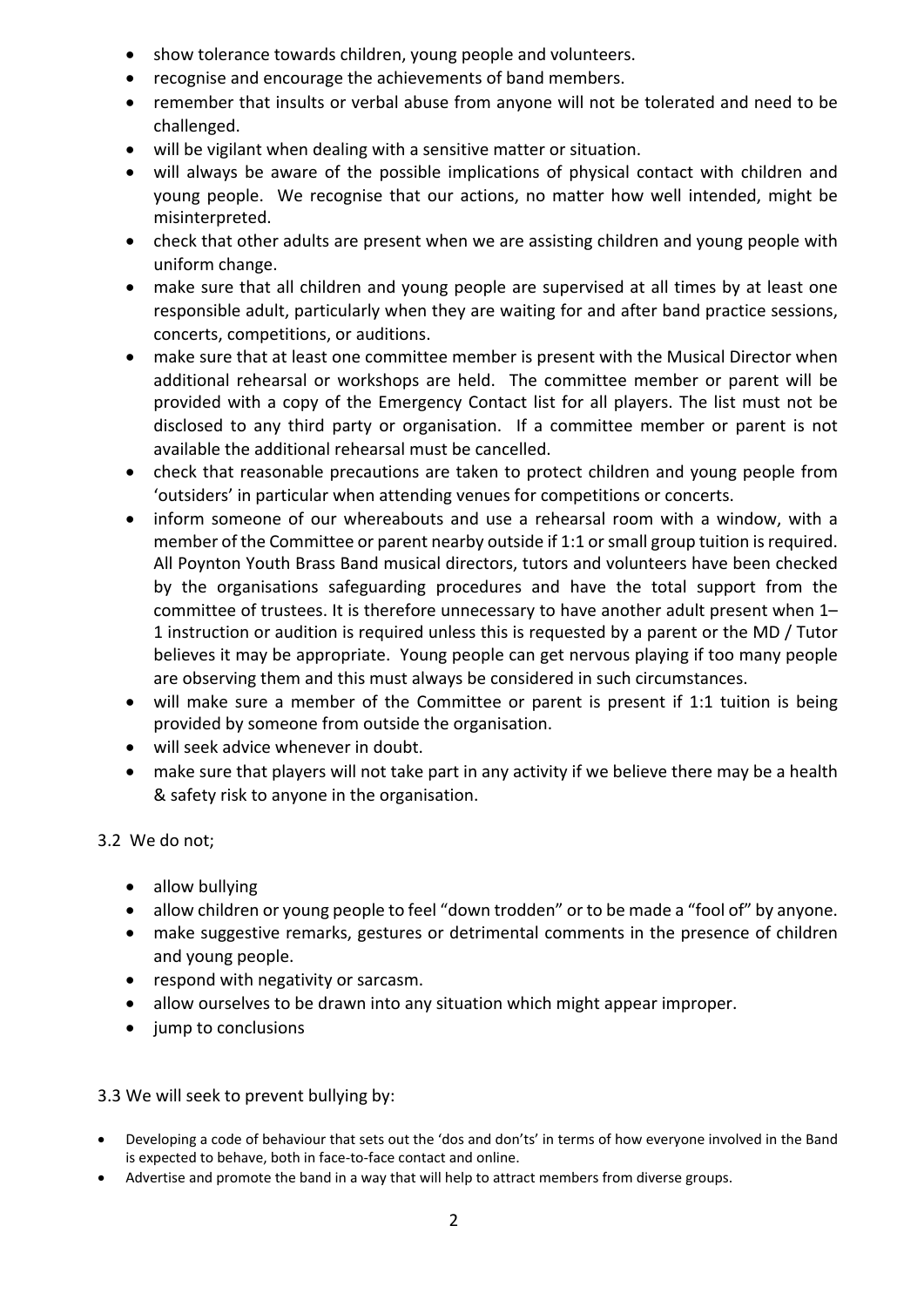- Provide welcome information to new members and help them to settle in.
- Hold discussions with members, volunteers, young people, adults at risk and families who are part of the Band to ensure that they understand our anti-bullying policy.

When bullying occurs, we will respond to it by:

- Having a clear anti-bullying procedure in place;
- Addressing the issue from the point of view of the person being bullied, the bully, any bystanders and the band as a whole;
- Reviewing the plan developed to address the bullying, to ensure that the problem has been resolved;
- Avoiding any punishments that make the individuals concerned seem small, or look or feel foolish in front of others.

## **4. Photographs / Videos / Social media / Band website**

Official photographs and videos of the band may be used to publicise and promote the band through such means as the PYBB official web site, PYBB Face Book page, CD covers, DVDs, brochures, newspaper articles etc. Parents will be given the opportunity to state if they do not wish their children's photos to be used for such purposes. Permission is obtained prior to posting images of band members on official and websites and social media pages through the membership form.

Personal details such as phone numbers and email addresses should not be posted on the internet. It is important to consider the age range of band members when posting images and comments on pages and ensure that these are appropriate and in keeping with our band ethos. PYBB Facebook page is monitored regularly (Janet Sawyer) and any inappropriate content will be removed. Individual players should not be identified by tagging on the PYBB Face Book page.

It is best practice for adult members of the band not to be social media friends with children and young people who are members of the band. This is particularly important with social media forms that allow individual private communication. Any content which raises a safeguarding concern should be reported to the Band Safeguarding Officer using the procedure outlined in the band's safeguarding procedures.

#### **5. Actions statement for suspected abuse:**

We will be proactive at all times and be ready to recognise the signs and symptoms. If we suspect, or if informed that a child or young person is experiencing abuse, we never try to investigate further. We will always refer to the guidelines as set out for reporting an allegation (see appendix C) and seek further advice from *Cheshire East First Contact Services*. We do not pass judgement on what is said. We will try and reassure the child or young person. We do not ask questions about what we might suspect. We make it clear that we are available to listen and can offer support but that we MUST pass on the information.

#### **6. Administration of policy:**

6.1 Poynton Youth Brass Band recognises the importance of the implementation of a Child Protection Policy. It has therefore identified a nominated person who is not involved with music tuition. George Bulman (Child Protection Officer) will be responsible for co-ordinating the Child Protection Policy and monitoring its implementation in practice.

6.2 The Poynton Youth Brass Band Child Protection Policy will be reviewed on an annual basis.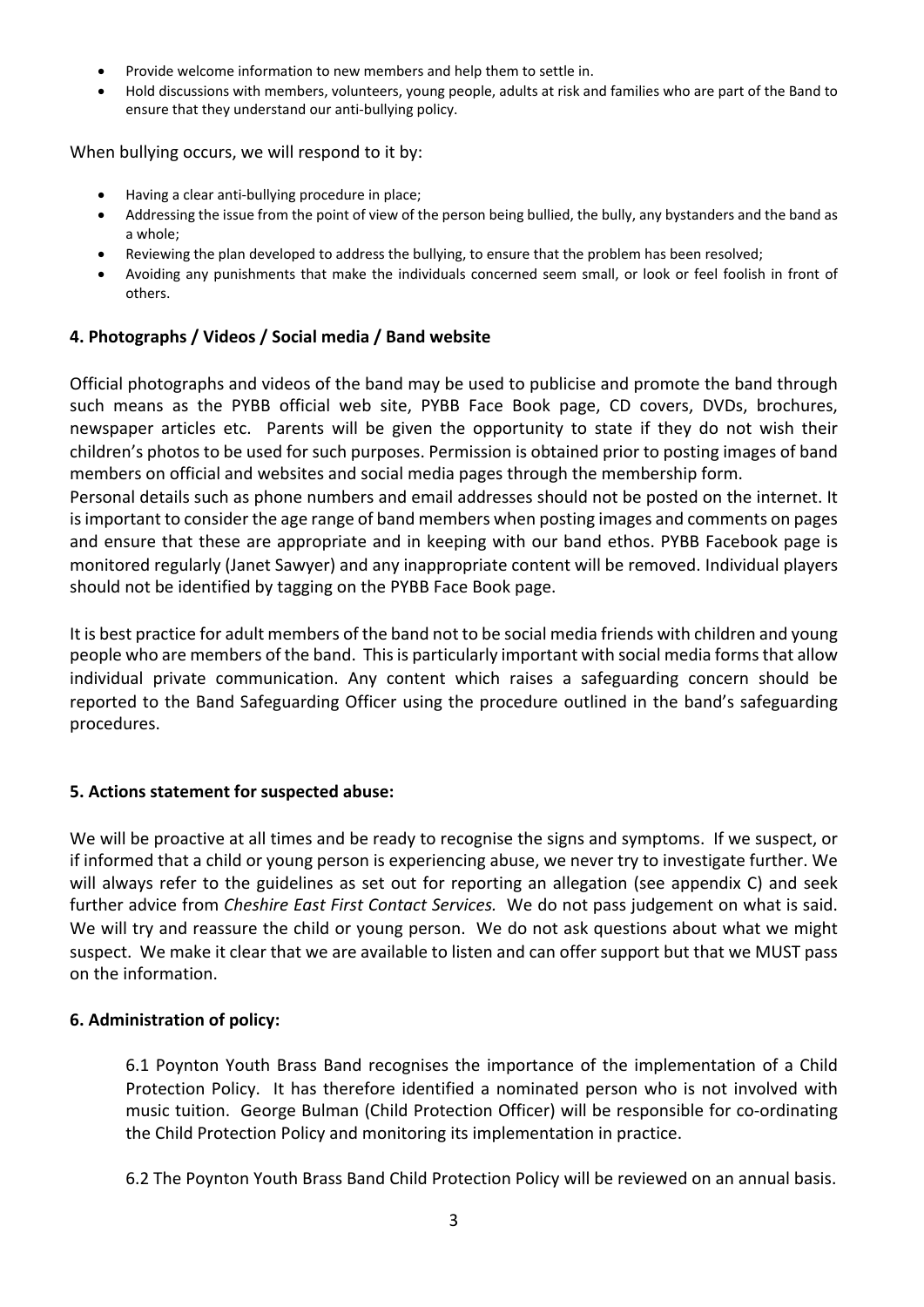## **7. Admission of new volunteers, committee members / trustees**

7.1 All new volunteers, committee members / trustee members of Poynton Youth Brass Band must also complete an application and declaration form (Appendix B) which will provide the following:

- Name, address, date of birth.
- Details of any previous experience of working with children/young people.
- Details of any convictions for criminal offences against children, including "spent" convictions (Rehabilitation of Offences Act (exemptions) order 1975)
- Permission to carry out a Disclosure and Barring Service (DBS) disclosures check.
- Signature.

7.2 Discriminations and Barring Service (DBS) checks will be taken up on all new Poynton Youth Brass Band volunteers. DBS Disclosures carried out for other organisations may be accepted, if they have been carried out within the last 5 years.

#### **8. Private Tuition**

Musical Directors and Tutors who provide private tuition to members of Poynton Youth Brass Band must make it clear to parents that such private arrangements are not made with Poynton Youth Brass Band and are not covered by the Poynton Youth Brass Band procedures or insurance.

#### **9. Position of trust and possible abuse**

Musical Directors, Tutors and volunteers will have a "relationship of trust" with the young people attending Poynton Youth Brass Band. A "relationship of trust" is defined in law as where an adult (18 years or older) has power or authority in a young person's life (under 18 years) and may have a key influence on their future, by the nature of their role within an organisation. A person aged 18 or over is also said to be in a position of trust in relation to a younger person if they advise or train them.

This power or influence might be abused to persuade and encourage or intimidate a child or young person into certain behaviours or activities. All people in the organisation must recognise the responsibility they have to make sure they do not abuse their positions of trust.

The Sexual Offences Act (2003) re-enacts and extends the abuse of relationship / position of trust offences set out in the Sexual Offences (Amendment) Act (2000)6. It is a criminal offence for anyone working in an education setting to have a sexual relationship with a young person, even when the young person is over the age of consent but under 18 years of age.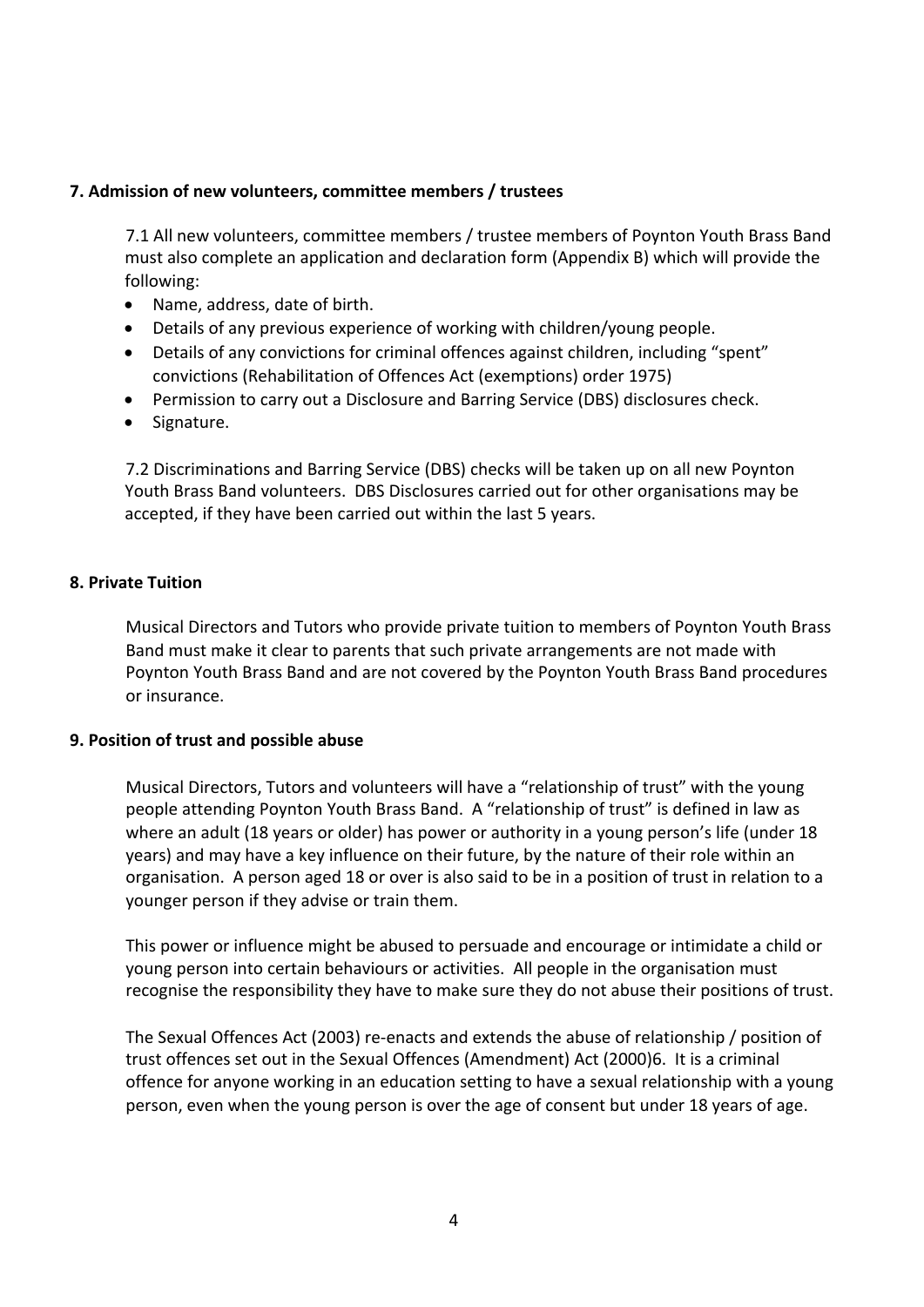# **10. Reporting allegations**

If an allegation is made, or concerns are raised, the person in receipt of the alleged allegation shall make a record as detailed in Appendix A:

Poynton Youth Brass Band will report any allegations to;

| a) Cheshire East Council First Contact Services                                         | 0300 123 5033                                                   |
|-----------------------------------------------------------------------------------------|-----------------------------------------------------------------|
| b) CEC Children Assessment Team (via First<br><b>Contact Services</b> )<br>Out of hours | 0300 123 5012 (M-Th 8.30 to 5pm, Fr to 4.40pm)<br>0300 123 5022 |
| c) Police                                                                               | 101                                                             |

5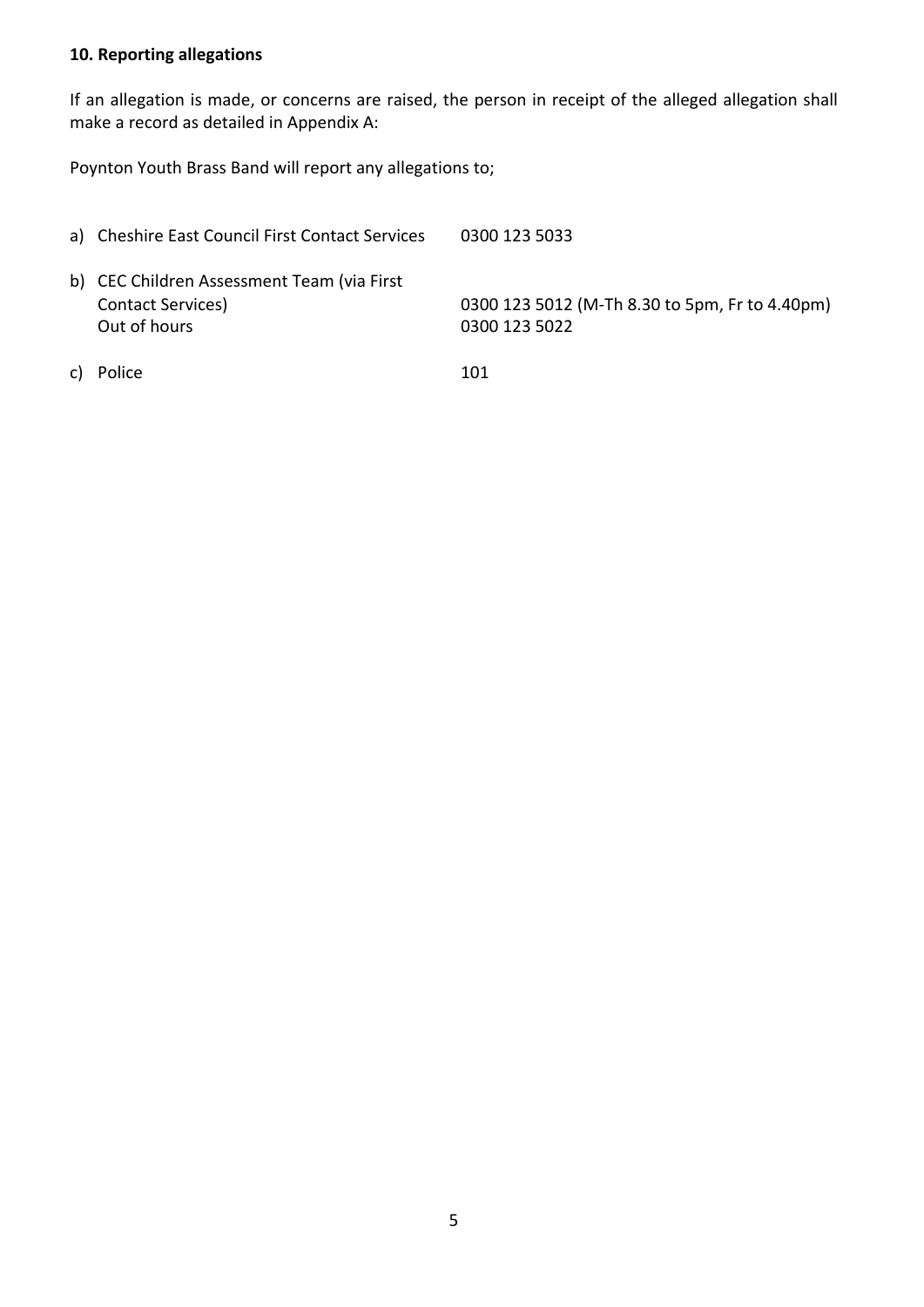# **CHILD PROTECTION POLICY - REPORTING ALLEGATIONS**

| Name of child                                                                      | Age/date of birth<br>----------------------                                                                 |  |  |
|------------------------------------------------------------------------------------|-------------------------------------------------------------------------------------------------------------|--|--|
| Parent/Carer's name                                                                |                                                                                                             |  |  |
| Address                                                                            |                                                                                                             |  |  |
| Telephone number                                                                   |                                                                                                             |  |  |
|                                                                                    | Are you reporting your own concerns or passing on those of someone else? Give details of witnesses          |  |  |
|                                                                                    | Brief description of what has prompted concerns: include date, time, location etc of any specific incidents |  |  |
|                                                                                    | Any physical signs? Behavioural signs? Indirect signs?                                                      |  |  |
|                                                                                    | Have you spoken to the child? If so, what was said?                                                         |  |  |
|                                                                                    | Have you spoken to the parent(s)? If so, what was said?                                                     |  |  |
|                                                                                    | Has anybody been alleged to be the abuser? If so, give details, including relationship with the child.      |  |  |
|                                                                                    | Have you consulted anyone else? Give details.                                                               |  |  |
| Your name                                                                          | Position                                                                                                    |  |  |
| To whom reported and date reported? Give contact information for further reference |                                                                                                             |  |  |
| Signature                                                                          | Date                                                                                                        |  |  |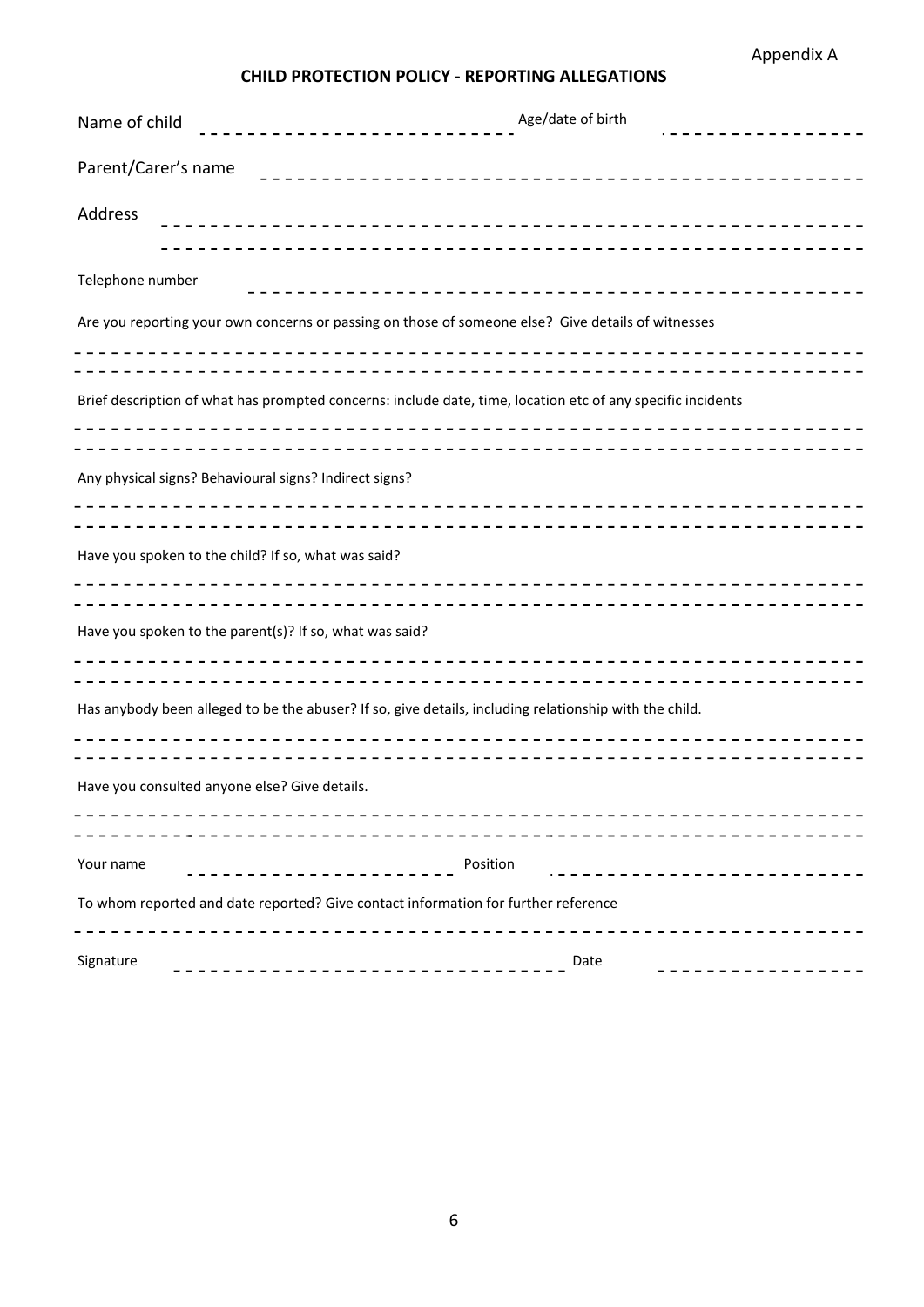Appendix B

-------------

|                                                                                                                                                                                                                                                                                                                                   | <b>ADMISSION OF NEW VOLUNTEERS / COMMITTEE MEMBERS</b><br>All new volunteers and committee members of Poynton Youth Brass Band organisation must complete this application<br>form. This is required by the Brass Bands England and Poynton Youth Brass Band Child Protection Policy: |  |  |
|-----------------------------------------------------------------------------------------------------------------------------------------------------------------------------------------------------------------------------------------------------------------------------------------------------------------------------------|---------------------------------------------------------------------------------------------------------------------------------------------------------------------------------------------------------------------------------------------------------------------------------------|--|--|
| Name;                                                                                                                                                                                                                                                                                                                             |                                                                                                                                                                                                                                                                                       |  |  |
| Address;                                                                                                                                                                                                                                                                                                                          |                                                                                                                                                                                                                                                                                       |  |  |
| Details of any previous experience<br>of working with children/young<br>people                                                                                                                                                                                                                                                    |                                                                                                                                                                                                                                                                                       |  |  |
| Details of any convictions for<br>criminal offences against children,<br>including "spent" convictions<br>(Rehabilitation of Offences Act<br>(exemptions) order 1975) If none<br>please state so.                                                                                                                                 |                                                                                                                                                                                                                                                                                       |  |  |
| Disclosures and Barring Service (DBS) disclosures checks will be required for all new volunteers. I hereby give<br>a)<br>permission for Poynton Youth Brass Band to carry out a DBS disclosures check. A CRB / DBS check carried out for<br>another organisation within last 5 years may be accepted by Poynton Youth Brass Band. |                                                                                                                                                                                                                                                                                       |  |  |
| b)                                                                                                                                                                                                                                                                                                                                | As a Poynton Youth Brass Band Committee Member/Volunteer I acknowledge receipt of, and confirm I have read<br>and agree to comply fully with, the Poynton Youth Brass Band Child Protection Policy.                                                                                   |  |  |
| c)                                                                                                                                                                                                                                                                                                                                | All information in connection with the policy will be treated in the strictest confidence.                                                                                                                                                                                            |  |  |
| d)                                                                                                                                                                                                                                                                                                                                | I agree to keep all contact details for players confidential and not to circulate to any other person or organisation.                                                                                                                                                                |  |  |
| Signature.                                                                                                                                                                                                                                                                                                                        |                                                                                                                                                                                                                                                                                       |  |  |
| Date                                                                                                                                                                                                                                                                                                                              |                                                                                                                                                                                                                                                                                       |  |  |

L.  $\overline{a}$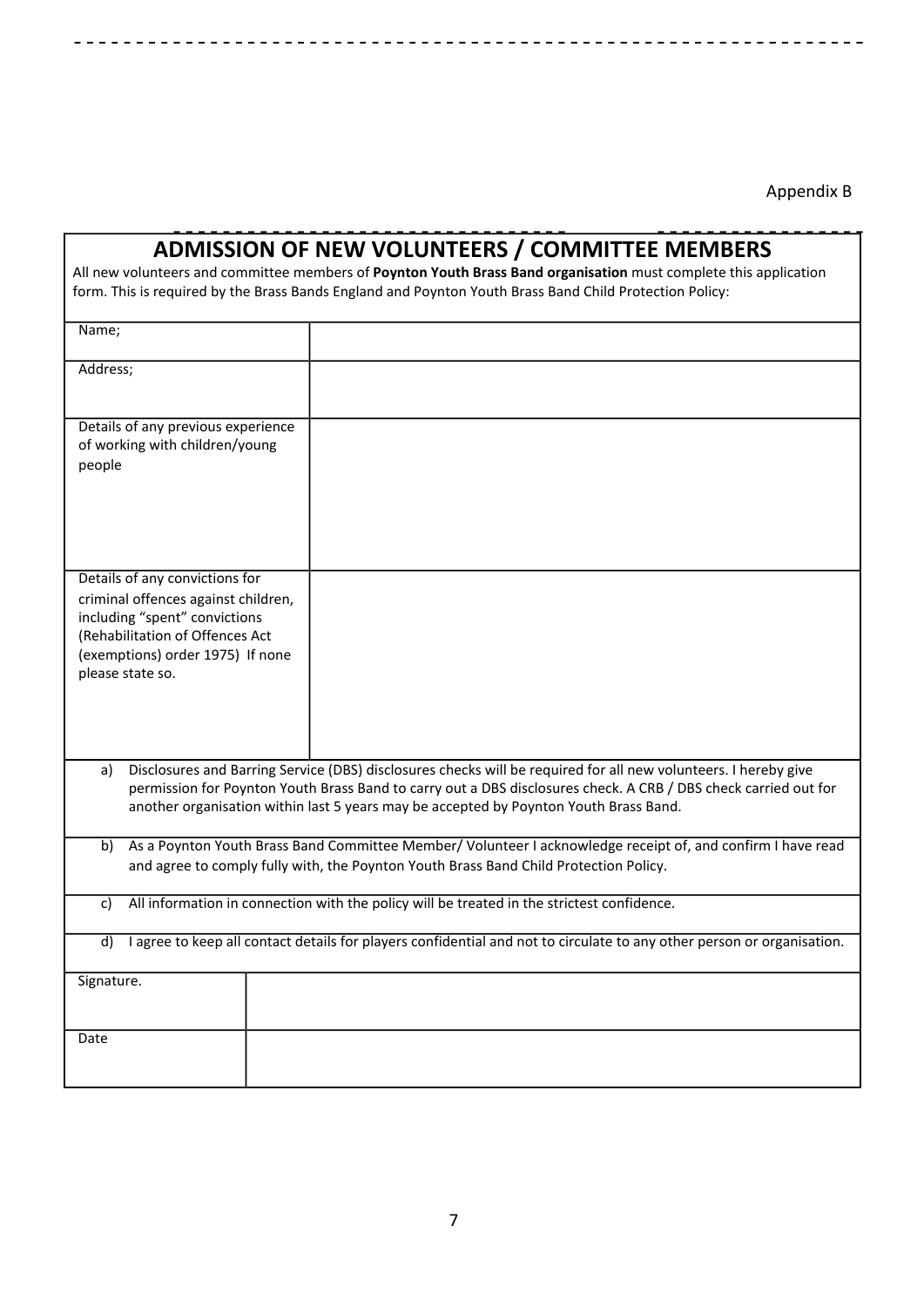#### **Dealing with a safeguarding concern**

#### **Ways that abuse might be brought to your attention:**

- A child or adult might make a direct disclosure about him or herself.
- A child or adult might make a direct disclosure about another person.
- A child or adult might offer information that is worrying but not a direct disclosure.
- A member of the band or volunteer might be concerned about the appearance or behaviour of a child or adult at risk, or about the behaviour of someone (e.g. a parent or carer) towards a child or adult at risk.
- A parent or carer might make a disclosure about abuse that a child or adult is suffering or at risk of suffering.
- A parent or carer might offer information about a child or adult that is worrying but not a direct disclosure.

#### When talking to a child or adult who has told you that he/she or another person is being abused:

- Reassure them that telling someone about it was the right thing to do.
- Tell him/her that you now must do what you can to keep him/her (or the person who is the subject of the allegation) safe.
- In the case of an adult with mental capacity, ask them if they will give their consent to the information being passed on to an external investigating agency.
- Let them know what you are going to do next (i.e. discuss the matter with the band Welfare Officer).
- Let the person tell their whole story. Don't try to investigate or quiz them, but make sure that you are clear as to what they are saying.
- Ask them what they would like to happen because of what they have said, but don't make or infer promises you can't keep.
- In the case of a child, give them the ChildLine phone number: 0800 1111.
- In the case of an adult, check out whether they have anyone they can talk to about the matter; if not, tell them that they can talk to you (if you are willing for them to do so).

#### **Helping someone in immediate danger or in need of emergency medical attention:**

- If someone is in immediate danger and is with you, remain with them and call the police.
- If the person is elsewhere, contact the police and explain the situation to them.
- If the person needs emergency medical attention, call an ambulance and, while you are waiting for it to arrive, get help from your first aider.
- If the first aider is not available, use any first aid knowledge that you may have yourself to help the person.
- You also need to contact the band's named Welfare Officer responsible for child protection/adult safeguarding to let them know what is happening.

A decision will need to be made about informing the person's family and the local authority children's social care department, and when they should be informed. If you have involved the police and/or the health services, they should be part of this decision. Consider the welfare of the child or adult in your decision making as the highest priority. Issues that will need to be considered are:

- the person's wishes and feelings;
- in the case of an adult, their consent or the withholding of their consent, and whether there are 'vital interests' or mental capacity issues to consider;
- in the case of a child, the parent's right to know (unless this would place the child or someone else in danger, or would interfere with a criminal investigation);
- the impact of telling or not telling the parent or family;
- the current assessment of the risk to the person and the source of that risk;
- any risk management plans that currently exist.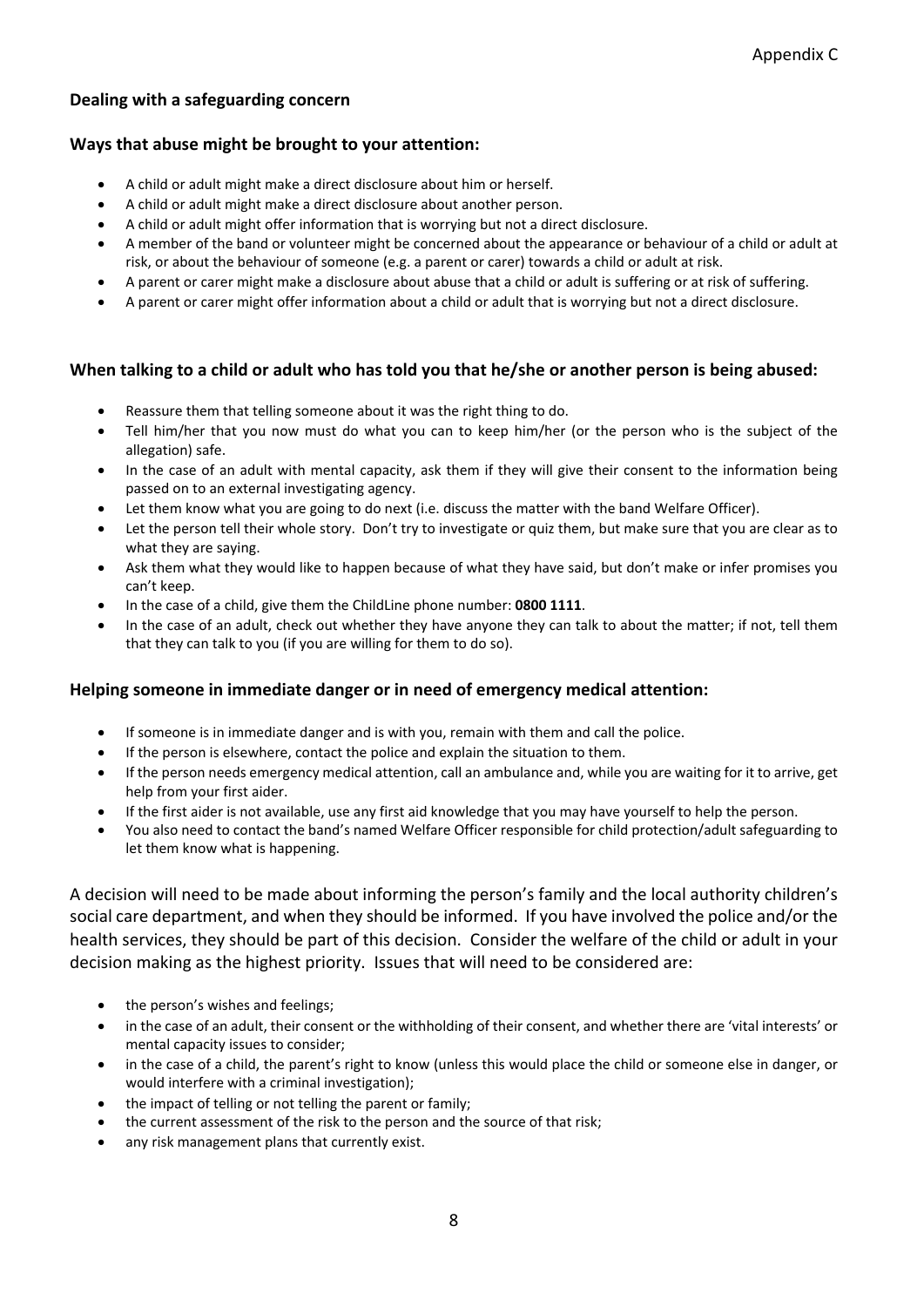Once any immediate danger or emergency medical need has been dealt with, follow the steps set out in the flowchart at the end of this section.

## **Keeping a record of your concerns**

It is important to keep a clear detailed record of events and communication in relation to the concern. It can be used to forward information to the statutory child protection or adult safeguarding authorities if a referral to them is needed. The form/log should be signed and dated by all those involved in its completion and kept confidentially on the person's file. The name of the person making the notes should be written alongside each entry.